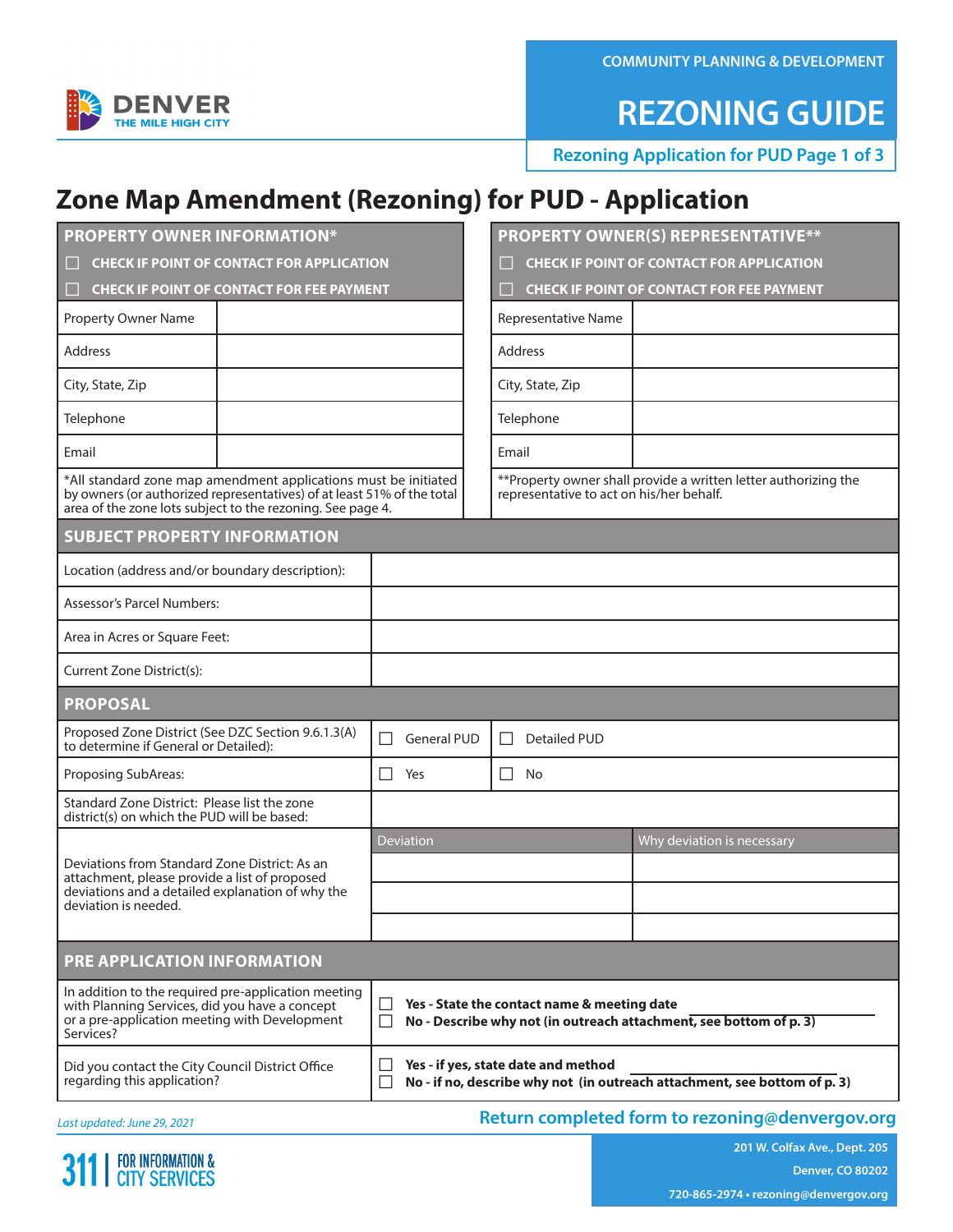

## **REZONING GUIDE**

**Rezoning Application for PUD Page 2 of 3**

| <b>REVIEW CRITERIA</b>                                                                                                                                                                                                                                 |                                                                                                                                                                                                                                                                                                                                                                                                                                                                                                                                                                                                                                                                                                                   |  |  |  |  |
|--------------------------------------------------------------------------------------------------------------------------------------------------------------------------------------------------------------------------------------------------------|-------------------------------------------------------------------------------------------------------------------------------------------------------------------------------------------------------------------------------------------------------------------------------------------------------------------------------------------------------------------------------------------------------------------------------------------------------------------------------------------------------------------------------------------------------------------------------------------------------------------------------------------------------------------------------------------------------------------|--|--|--|--|
|                                                                                                                                                                                                                                                        | Consistency with Adopted Plans: The proposed official map amendment is consistent with the City's<br>П<br>adopted plans, or the proposed rezoning is necessary to provide land for a community need that was<br>not anticipated at the time of adoption of the City's Plan.<br>Please provide a review criteria narrative attachment describing how the requested zone district is consistent with the<br>policies and recommendations found in each of the adopted plans below. Each plan should have its' own subsection.                                                                                                                                                                                       |  |  |  |  |
| <b>General Review Criteria</b><br>DZC Sec. 12.4.10.7.A<br>Check box to affirm and<br>include sections in the<br>review criteria narrative<br>attachment                                                                                                | 1. Denver Comprehensive Plan 2040<br>In this section of the attachment, describe how the proposed map amendment is consistent with Denver<br>Comprehensive Plan 2040's a) equity goals, b) climate goals, and c) any other applicable goals/strategies.<br><b>2. Blueprint Denver</b><br>In this section of the attachment, describe how the proposed map amendment is consistent with: a) the neighborhood<br>context, b) the future place type, c) the growth strategy, d) adjacent street types, e) plan policies and strategies, and f)<br>equity concepts contained in <b>Blueprint Denver</b> .<br>3. Neighborhood/ Small Area Plan and Other Plans (List all from pre-application meeting, if applicable): |  |  |  |  |
| <b>General Review Criteria:</b><br>DZC Sec. 12.4.10.7. B & C<br>Check boxes to the right<br>to affirm and include                                                                                                                                      | Uniformity of District Regulations and Restrictions: The proposed official map amendment results<br>in regulations and restrictions that are uniform for each kind of building throughout each district<br>having the same classification and bearing the same symbol or designation on the official map, but the<br>regulations in one district may differ from those in other districts.                                                                                                                                                                                                                                                                                                                        |  |  |  |  |
| a section in the review<br>criteria for Public Health.<br>Safety and General<br>Welfare narrative attach-<br>ment.                                                                                                                                     | Public Health, Safety and General Welfare: The proposed official map amendment furthers the public<br>health, safety, and general welfare of the City.<br>In the review criteria narrative attachment, please provide an additional section describing how the requested rezoning<br>furthers the public health, safety and general welfare of the City.                                                                                                                                                                                                                                                                                                                                                          |  |  |  |  |
|                                                                                                                                                                                                                                                        | <b>Justifying Circumstances - One of the following circumstances exists:</b>                                                                                                                                                                                                                                                                                                                                                                                                                                                                                                                                                                                                                                      |  |  |  |  |
| <b>Review Criteria for Non-</b><br>Legislative Rezonings:<br>DZC Sec. 12.4.10.8                                                                                                                                                                        | The existing zoning of the land was the result of an error;<br>The existing zoning of the land was based on a mistake of fact;<br>The existing zoning of the land failed to take into account the constraints of development created by the<br>natural characteristics of the land, including, but not limited to, steep slopes, floodplain, unstable soils, and<br>inadequate drainage;<br>Since the date of the approval of the existing Zone District, there has been a change to such a degree that the<br>$\Box$<br>proposed rezoning is in the public interest. Such change may include:<br>a. Changed or changing conditions in a particular area, or in the city generally; or,                           |  |  |  |  |
| For Justifying Circum-<br>stances, check box and<br>include a section in the<br>review criteria narrative<br>attachment.<br>For Neighborhood<br>Context, Purpose and<br>Intent, check box and<br>include a section in the<br>review criteria narrative | b. A City adopted plan; or                                                                                                                                                                                                                                                                                                                                                                                                                                                                                                                                                                                                                                                                                        |  |  |  |  |
|                                                                                                                                                                                                                                                        | c. That the City adopted the Denver Zoning Code and the property retained Former Chapter 59 zoning.                                                                                                                                                                                                                                                                                                                                                                                                                                                                                                                                                                                                               |  |  |  |  |
|                                                                                                                                                                                                                                                        | It is in the public interest to encourage a departure from the existing zoning through application of<br>supplemental zoning regulations that are consistent with the intent and purpose of, and meet the specific<br>criteria stated in, Article 9, Division 9.4 (overlay Zone Districts) of this Code.<br>In the review criteria narrative attachment, please provide an additional section describing the selected justifying<br>circumstance. If the changing conditions circumstance is selected, describe changes since the site was last zoned.<br>Contact your pre-application case manager if you have questions.                                                                                        |  |  |  |  |
| attachment.                                                                                                                                                                                                                                            | The proposed official map amendment is consistent with the description of the applicable<br>$\mathsf{L}$<br>neighborhood context, and with the stated purpose and intent of the proposed Zone District.                                                                                                                                                                                                                                                                                                                                                                                                                                                                                                           |  |  |  |  |
|                                                                                                                                                                                                                                                        | In the review criteria narrative attachment, please provide a separate section describing how the rezoning aligns with<br>a) the proposed district neighborhood context description, b) the general purpose statement, and c) the specific intent<br>statement found in the Denver Zoning Code.                                                                                                                                                                                                                                                                                                                                                                                                                   |  |  |  |  |

*Last updated: June 29, 2021*

### **Return completed form to rezoning@denvergov.org**

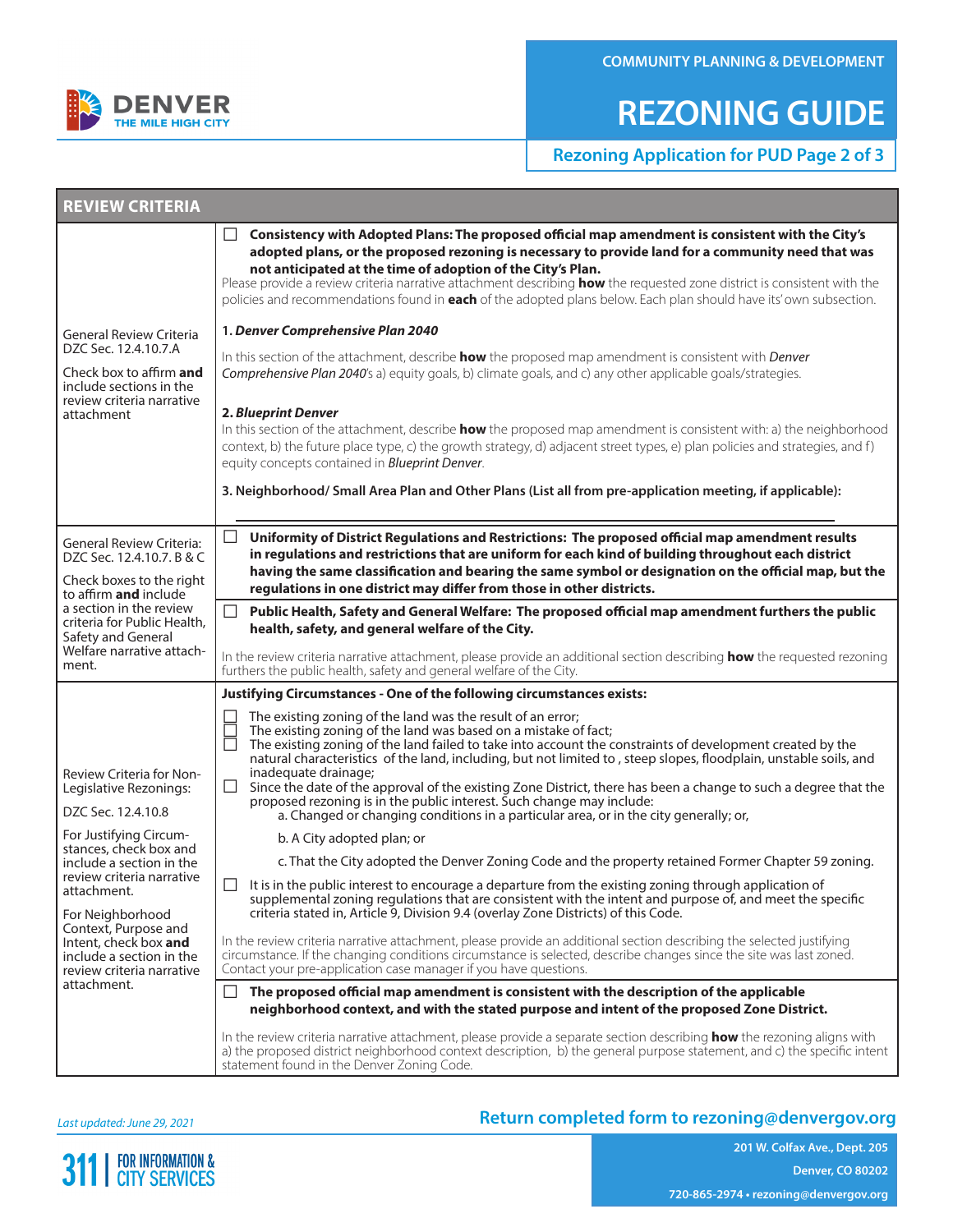# **REZONING GUIDE**

### **Rezoning Application for PUD Page 3 of 3**

| <b>Additional Review</b><br>Criteria for Rezoning<br>to PUD District: The<br>proposal must comply<br>with all of the additional<br>review criteria<br>DZC Sec. 12.4.10.9<br>Check boxes to the right<br>to affirm and include<br>a section in the review<br>criteria narrative for<br>each.                                                                                                                                                                                                                                                   | The PUD District and the PUD District Plan comply with the intent, purpose, all applicable standards and<br>criteria stated in Article 9, Division 9.6 (Planned Unit Development).*<br>*Provide a section describing how the PUD district responds to A.-D. of the General Purpose and Intent statement<br>in DZC Section 9.6.1.1.<br>The development proposed on the subject property is not feasible under any other Zone Districts, and would<br>require an unreasonable number of variances or waivers and conditions.<br>The PUD District, the PUD District Plan establish permitted uses that are compatible with existing land uses<br>$\mathsf{L}$<br>adjacent to the subject property.<br>The PUD District, the PUD District Plan establish permitted building forms that are compatible with adjacent<br>ப<br>existing building forms, or which are made compatible through appropriate transitions at the boundaries of<br>the PUD District Plan (e.g., through decreases in building height; through significant distance or separation by<br>rights-of-way, landscaping or similar features; or through innovative building design). |  |  |  |  |  |  |
|-----------------------------------------------------------------------------------------------------------------------------------------------------------------------------------------------------------------------------------------------------------------------------------------------------------------------------------------------------------------------------------------------------------------------------------------------------------------------------------------------------------------------------------------------|---------------------------------------------------------------------------------------------------------------------------------------------------------------------------------------------------------------------------------------------------------------------------------------------------------------------------------------------------------------------------------------------------------------------------------------------------------------------------------------------------------------------------------------------------------------------------------------------------------------------------------------------------------------------------------------------------------------------------------------------------------------------------------------------------------------------------------------------------------------------------------------------------------------------------------------------------------------------------------------------------------------------------------------------------------------------------------------------------------------------------------------------------|--|--|--|--|--|--|
|                                                                                                                                                                                                                                                                                                                                                                                                                                                                                                                                               |                                                                                                                                                                                                                                                                                                                                                                                                                                                                                                                                                                                                                                                                                                                                                                                                                                                                                                                                                                                                                                                                                                                                                   |  |  |  |  |  |  |
|                                                                                                                                                                                                                                                                                                                                                                                                                                                                                                                                               | Please check boxes below to affirm the following required attachments are submitted with this rezoning application:                                                                                                                                                                                                                                                                                                                                                                                                                                                                                                                                                                                                                                                                                                                                                                                                                                                                                                                                                                                                                               |  |  |  |  |  |  |
| $\Box$<br>Legal Description of subject property(s). Submit as a separate Microsoft Word document. View guidelines at: https://www.denvergov.<br>org/content/denvergov/en/transportation-infrastructure/programs-services/right-of-way-survey/guidelines-for-land-descriptions.html                                                                                                                                                                                                                                                            |                                                                                                                                                                                                                                                                                                                                                                                                                                                                                                                                                                                                                                                                                                                                                                                                                                                                                                                                                                                                                                                                                                                                                   |  |  |  |  |  |  |
| Proof of ownership document for each property owner signing the application, such as (a) Assessor's Record, (b) Warranty deed, or (c) Title<br>$\Box$<br>policy or commitment dated no earlier than 60 days prior to application date. If the owner is a corporate entity, proof of authorization<br>for an individual to sign on behalf of the organization is required. This can include board resolutions authorizing the signer, bylaws, a<br>Statement of Authority, or other legal documents as approved by the City Attorney's Office. |                                                                                                                                                                                                                                                                                                                                                                                                                                                                                                                                                                                                                                                                                                                                                                                                                                                                                                                                                                                                                                                                                                                                                   |  |  |  |  |  |  |
| ப                                                                                                                                                                                                                                                                                                                                                                                                                                                                                                                                             | Review Criteria Narratives. See page 2 for details.                                                                                                                                                                                                                                                                                                                                                                                                                                                                                                                                                                                                                                                                                                                                                                                                                                                                                                                                                                                                                                                                                               |  |  |  |  |  |  |
| Deviations from Standard Zone District List. See page 1 for details.<br>$\mathsf{L}$                                                                                                                                                                                                                                                                                                                                                                                                                                                          |                                                                                                                                                                                                                                                                                                                                                                                                                                                                                                                                                                                                                                                                                                                                                                                                                                                                                                                                                                                                                                                                                                                                                   |  |  |  |  |  |  |
|                                                                                                                                                                                                                                                                                                                                                                                                                                                                                                                                               | <b>ADDITIONAL ATTACHMENTS (IF APPLICABLE)</b>                                                                                                                                                                                                                                                                                                                                                                                                                                                                                                                                                                                                                                                                                                                                                                                                                                                                                                                                                                                                                                                                                                     |  |  |  |  |  |  |
| plication.                                                                                                                                                                                                                                                                                                                                                                                                                                                                                                                                    | Additional information may be needed and/or required. Please check boxes below identifying additional attachments provided with this ap-                                                                                                                                                                                                                                                                                                                                                                                                                                                                                                                                                                                                                                                                                                                                                                                                                                                                                                                                                                                                          |  |  |  |  |  |  |
| Written narrative explaining reason for the request (optional)                                                                                                                                                                                                                                                                                                                                                                                                                                                                                |                                                                                                                                                                                                                                                                                                                                                                                                                                                                                                                                                                                                                                                                                                                                                                                                                                                                                                                                                                                                                                                                                                                                                   |  |  |  |  |  |  |
| Outreach documentation attachment(s). Please describe any community outreach to City Council district office(s), Registered<br>$\Box$<br>Neighborhood Organizations (RNOs) and surrounding neighbors. If outreach was via email-please include email chain. If the outreach<br>was conducted by telephone or meeting, please include contact date(s), names and a description of feedback received. If you have not<br>reached out to the City Council district office, please explain why not. (optional - encouraged)                       |                                                                                                                                                                                                                                                                                                                                                                                                                                                                                                                                                                                                                                                                                                                                                                                                                                                                                                                                                                                                                                                                                                                                                   |  |  |  |  |  |  |
| $\Box$                                                                                                                                                                                                                                                                                                                                                                                                                                                                                                                                        | Letters of Support. If surrounding neighbors or community members have provided letters in support of the rezoning request, please<br>include them with the application as an attachment (optional).                                                                                                                                                                                                                                                                                                                                                                                                                                                                                                                                                                                                                                                                                                                                                                                                                                                                                                                                              |  |  |  |  |  |  |
|                                                                                                                                                                                                                                                                                                                                                                                                                                                                                                                                               | Written Authorization to Represent Property Owner(s) (if applicable)                                                                                                                                                                                                                                                                                                                                                                                                                                                                                                                                                                                                                                                                                                                                                                                                                                                                                                                                                                                                                                                                              |  |  |  |  |  |  |
| $\Box$                                                                                                                                                                                                                                                                                                                                                                                                                                                                                                                                        | Individual Authorization to Sign on Behalf of a Corporate Entity (e.g. if the deed of the subject property lists a corporate entity such<br>as an LLC as the owner, this is document is required.)                                                                                                                                                                                                                                                                                                                                                                                                                                                                                                                                                                                                                                                                                                                                                                                                                                                                                                                                                |  |  |  |  |  |  |
|                                                                                                                                                                                                                                                                                                                                                                                                                                                                                                                                               |                                                                                                                                                                                                                                                                                                                                                                                                                                                                                                                                                                                                                                                                                                                                                                                                                                                                                                                                                                                                                                                                                                                                                   |  |  |  |  |  |  |
|                                                                                                                                                                                                                                                                                                                                                                                                                                                                                                                                               |                                                                                                                                                                                                                                                                                                                                                                                                                                                                                                                                                                                                                                                                                                                                                                                                                                                                                                                                                                                                                                                                                                                                                   |  |  |  |  |  |  |

*Last updated: June 29, 2021*

**311 | FOR INFORMATION &** 

#### **Return completed form to rezoning@denvergov.org**